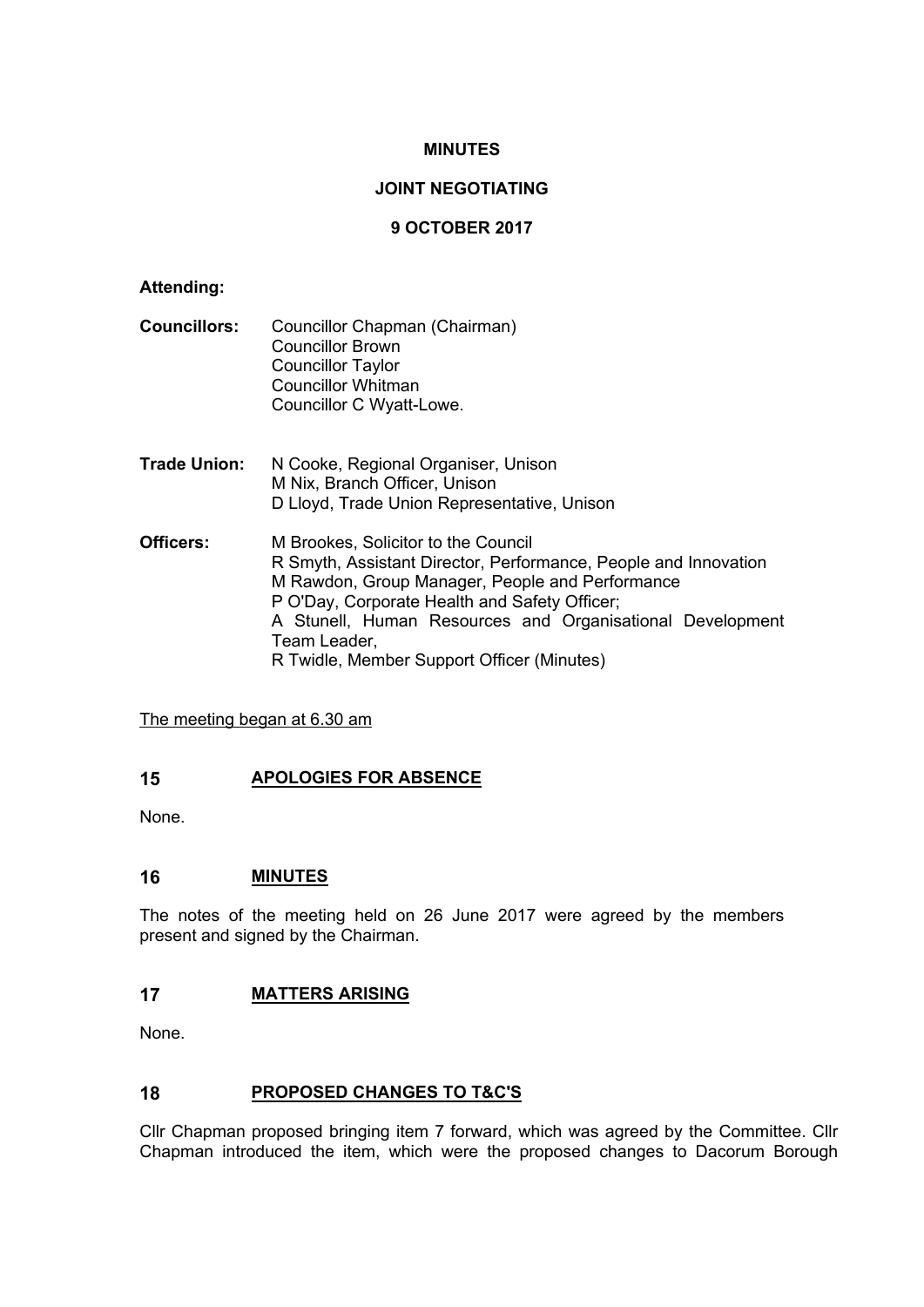Council's (DBC) employee Terms & Conditions (T&C's). He invited the Trade Union (TU) Representatives to submit their case. N Cooke said that as set out in the letter to the Chief Executive (CEO), the TU considered that DBC were in breach of their own procedures, and that because of this, the changes were null and void.

N Cooke said that the TU had been engaged in negotiations with the Senior Management Team (SMT) for some time. He said there had been three/four meetings, which had been very pragmatic and the TU understood the rationalisation, and had accepted the majority of the changes. However, he said that they had consistently taken issue with the proposed changes to the redundancy rate. N Cooke said that throughout the process, they had tried to resolve this matter without going into dispute (e.g., mediation with ACAS, Joint Secretaries, or Local Employers Association). N Cooke said that at the last meeting, which was meant to be about the new Sickness Absence policy, they were told that DBC were going ahead with the changes. He said that at this point, he immediately wrote to the CEO, and went into dispute with the Council. He said that at this point, the status quo should prevail – and that at this time, this proposal should have been referred to the JNC. This was not done. Instead, he said, he received a letter from the CEO saying that this matter had been ratified. N Cooke said he believed that DBC had missed one of their own steps and that the decision should have been taken to the JNC, as elected members for consideration and resolution. N Cooke asked if the CEO had the right to disregard the TU's dispute letter and go straight to Council, without bringing it to the JNC.

M Brookes offered a comment to the Chairman on a point of procedure; he said that a letter addressing the points raised by N Cooke had already been sent by Sally Marshall, CEO. He said that it was not for the committee to look at the procedure that was followed, but instead whether the management's decision was appropriate; specifically the changes to the redundancy rate. N Cooke disagreed with this submission and said that the Committee had a right to decide whether the Council had followed the correct procedure. He asked what was the point of the JNC, if such a significant matter was not considered. Although he accepted that the decision of the Committee would not necessarily be binding, it could not simply be arbitrarily missed by the CEO.

Cllr Taylor asked M Brookes if N Cooke's understanding of the Committee was not quite correct; he said that although the Committee would discuss items that were brought before it, such as this matter, however it was Cabinet that would make the final decision. M Brookes confirmed this as accurate and said that the Committee effectively functioned as a consulting body where views were put forward and taken into account. M Brookes said that he thought the point that N Cooke was making was regard to the timing that the matter was brought to the JNC, however, he said that the CEO had agreed for this item to be presented to the Committee to allow for discussion.

N Cooke expressed concern that they were discussing a matter already ratified; he said that this effectively made this discussion redundant. M Brookes disagreed; he said that the management team had set out their case in the letter from the CEO. They were happy to explain how they had complied with the procedures; Cllr Chapman asked the TU Reps if they would like an explanation, which they confirmed.

R Smyth referred to the letter sent by the CEO, which noted a number of consultations about this matter. During this time, R Smyth said that at no point did the TU's request that it be referred to the JNC. R Smyth said that on 17 September, Cabinet made the recommendation to Council; this was due to be presented at the Council Committee on 27 September. R Smyth said the TU wrote to DBC on 26 September, but he said that because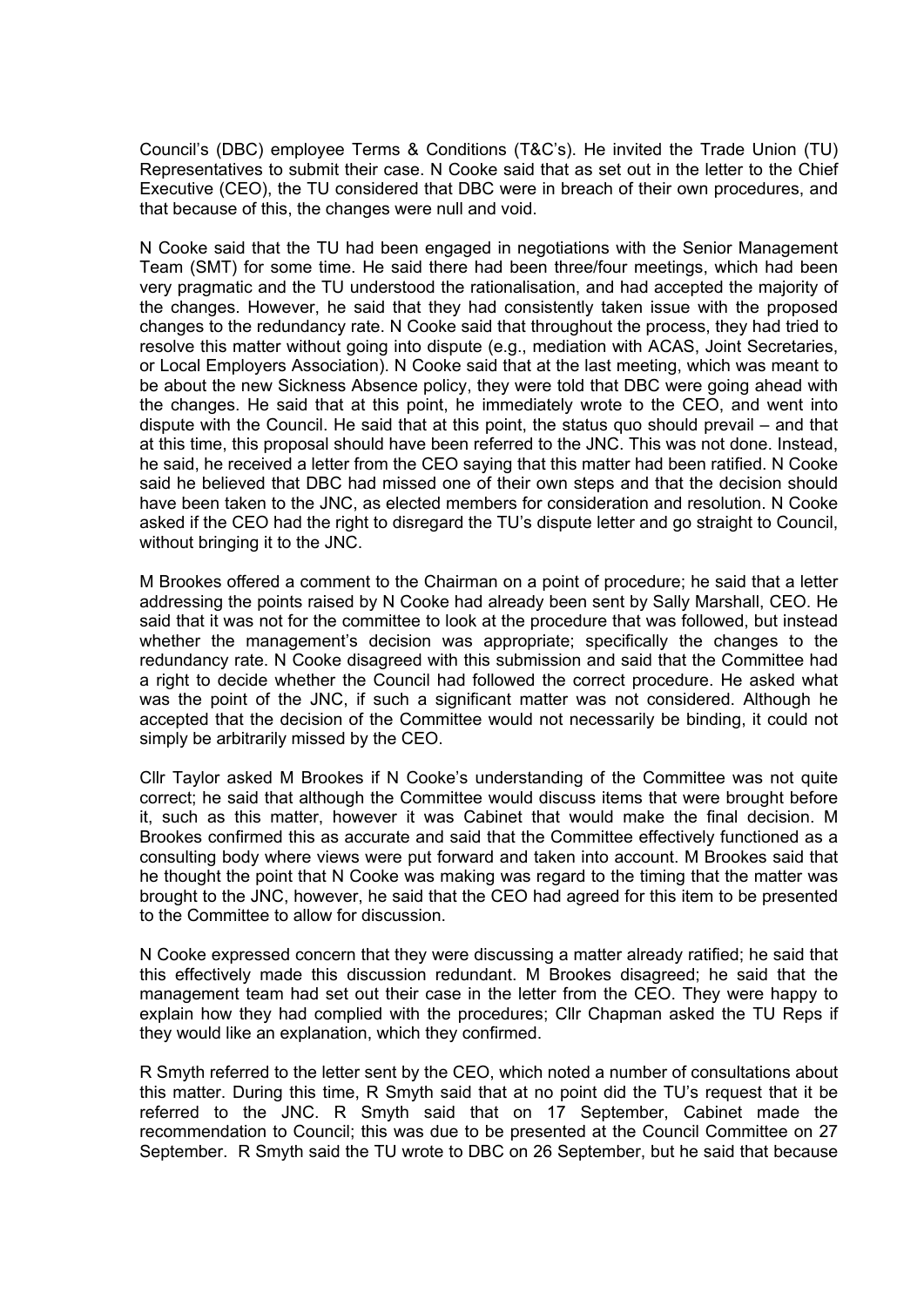of the consultation meetings that had already taken place, which included M Rawdon, himself and James Deane as Corporate Director, they considered that this met the criteria of parts one and two of the sub procedure, or the JNC procedure, that N Cooke was referring to. He re-iterated that the JNC only had the power to refer matters to Cabinet and Council. R Smyth said that both Cabinet and Council were fully aware of the TU's position on this matter, and that the decision was taken in light of this full knowledge. He said that DBC considered that the process had been followed, and that the spirit of what the TU would want from the JNC had been complied with; he re-iterated that this was contained in the CEO's letter addressed to N Cooke and Unison dated 6 October 2017.

M Nix wanted to add to this discussion that the changes to the redundancy rate had created an atmosphere of fear among members of workforce, particularly among older members. He also said that the TU Representatives were just given these changes with no explanation. He said there were real concerns that redundancies were imminent.

Cllr Chapman asked the Officers to reply. M Rawdon began by saying that he did not consider it fair to say the TU's had not been consulted on the T&C's - he said that numerous meetings had been held with Unison and Unite (he referred to staff briefings, Officers Groups to the whole of the workforce, four drop-in sessions, as well as information being sent to workforce about the consultations). M Rawdon said that these sessions had been well attended and disputed M Nix's comments about fear – he said that this was not the impression he had. He thought that the consultation process had been very meaningful. M Rawdon said that a number of things had been agreed, and he would not want this situation to affect the relationship going forward.

In response, N Cooke said that he accepted the consultation had taken place. However, his point was that when the TU went into formal dispute, the Council should have followed a separate disputes procedure that was distinct process to the consultations. He said having read the constitution of the JNC, he believed that this matter should have immediately been referred to it for discussion of the dispute – it should not have been sent to the Council for ratification.

M Rawdon said at the meeting of 8 September, both the Sickness Absence policy and the changes to the T&C's were discussed – both items were noted in advance within the invitation/agenda. He said that prior to the meeting, a number of consultations had taken place, and they had confirmed that the discussions had been fed back to the CEO and SMT, however at this particular meeting, they had confirmed that a final decision had been made by the Council in respect of the changes to the redundancy rate. M Rawdon said that at this point the TU has said if this was the Council's final decision, they questioned the point of bringing in a third party. M Rawdon said that DBC were then not contacted by the TU until 26 September (the day before full Council) when a letter was received saying they were in formal dispute. N Cooke disputed this, saying that he wrote the following day. M Rawdon did not agree, and re-iterated that the letter was dated 26 September.

Cllr Taylor disputed N Cooke's comments about the outcome being predetermined; he emphasised that Councillors did not attend meetings with a pre-determined view. Following N Cooke's comment that the decision had already been ratified, M Brookes confirmed that the CEO had made a commitment that if the JNC disagreed with the change, it would be referred back to Cabinet and Council for further consideration. N Cooke thanked M Brookes for this update; he added that they had not been advised of this.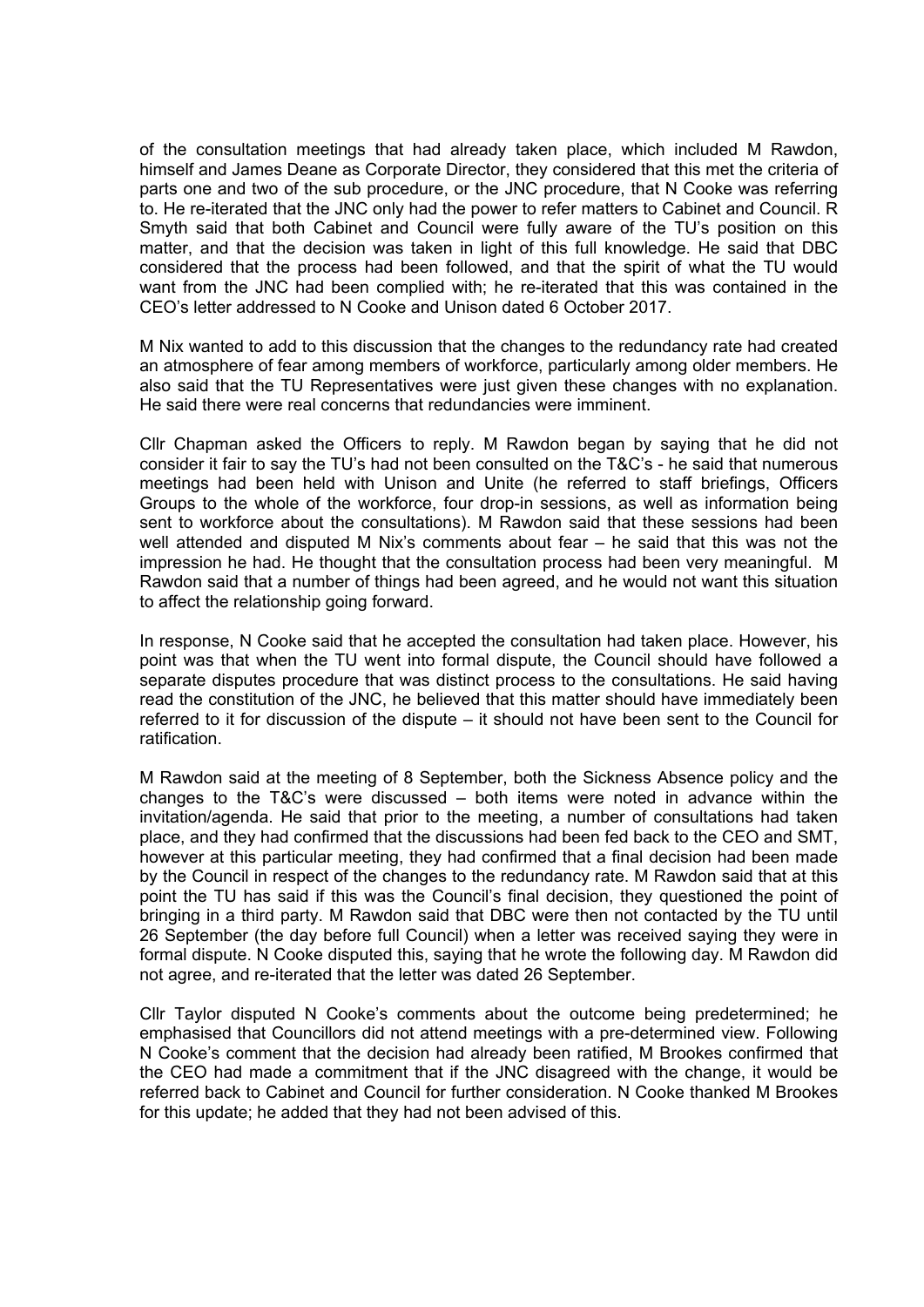Cllr Taylor also highlighted that the first letter from the TU contained within the agenda pack was dated 26 September; N Cooke said that he had written before this.

Cllr C Wyatt-Lowe asked N Cooke why the TU had not brought this issue to the JNC at any point in the process. N Cooke said that he took partial responsibility for not raising it to the Committee beforehand. He said that he became aware of the Constitution of the JNC after he was informed that the decision to change the redundancy rate had been ratified. He said that on reading it, he considered that the Council should have referred it when the TU were in dispute.

Both Cllr Chapman and Cllr C Wyatt-Lowe said that they believed the procedure had ultimately been followed, however they both considered it unfortunate that the matter was not raised at the JNC by either DBC or the TU.

M Brookes interjected at this point; he said it was not for the Committee to determine if the procedure had been followed; instead they were to consider whether the proposed change to the redundancy rate was correct, as well as a decision from the Committee as to whether it would need to be resubmitted to the Cabinet and Council. M Brookes invited the TU to submit their representations on this point.

N Cooke said that it was important to consider what redundancy was; it was essentially sacking someone for no fault of their own. He said that in that context, the redundancy payment was given to soften the blow. He said that he dealt with most of the Local Authorities in Hertfordshire, and that approximately 60% of them paid an enhanced rate. He said that in comparison to the other proposed changes to the T&C's, there was no logic behind the proposed changes to the redundancy rate; he said this felt like a race to the bottom. N Cooke said that they had not been advised what savings would be made from this change; only that £3.2m savings needed to be made from the Council's budget. N Cooke submitted that, overall, a drop from 2.2 to 1.5 in the redundancy rate did not represent significant savings to DBC, but were significant amounts to individuals. He said that the TU had been forced to run a consultation ballot because of this issue, which could result in industrial action. He considered that this would be a failure of all parties, and asked DBC to reconsider this decision.

M Rawdon said approximately six months before, that they had been asked to review staff T&C's. He said there was a need to make the staff package as attractive as possible, however this also needed to be balanced against a need to make savings of £3.2m. He said they completed extensive research and this indicated that DBC were paying a greater redundancy rate than other Local Authorities in the eastern region – most others were paying a rate of 1.5. M Rawdon accepted that 60% paid an enhanced rate, but he said, 1.5 was still an enhanced rate in comparison to the statutory redundancy rate. He referred to the briefing note, re-iterating the key points contained in the agenda pack. He noted in particular that the rate was above the public sector average of 1.16 weeks per year that had been identified in the 2016 Unison survey. R Smyth re-iterated the need to strike a balance between offering an attractive pay package, and making necessary savings, as well as emphasising that the new redundancy rate was above the statutory rate.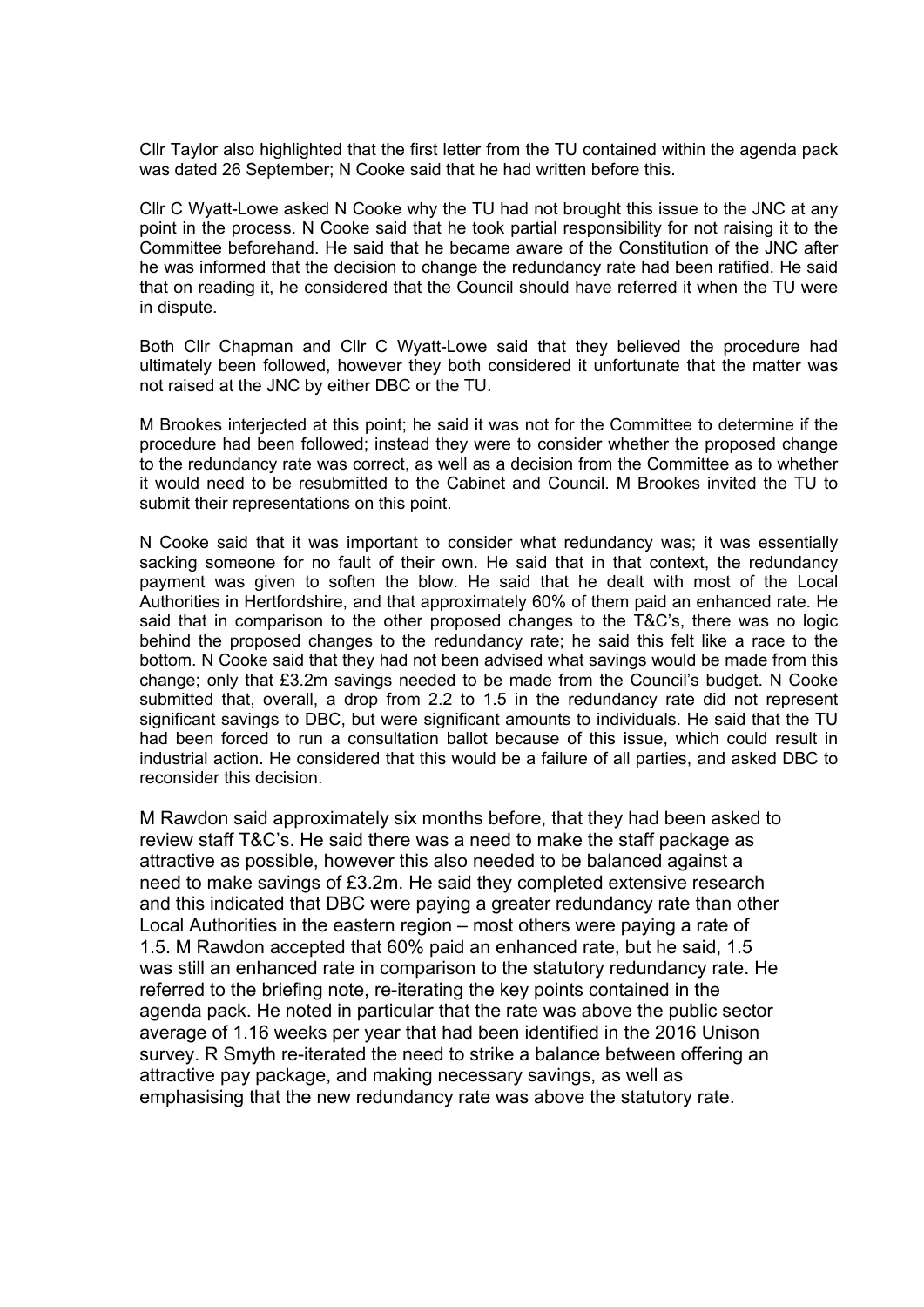Cllr Taylor took issue with N Cooke's description of redundancy as "sacking someone for no fault of their own". He said that it was emotive language and not technically correct – he said the job was made redundant, not the person. N Cooke disagreed with this and said that it was a sacking in law.

Cllr C Wyatt-Lowe asked what the statutory redundancy rate was; R Smyth said it was a scale dependant on age:

22 years or less – 0.5 week pay per year worked;

22 – 41 years – 1 week pay per year worked;

Over 41 years – 1.5 week pay per year worked, but with a cap on weekly amount of £475.

M Rawdon added that in the last 6/7 years DBC had made very few individuals redundant – he said that approximately 2 or 3 a year. He said that they did not take redundancy lightly, and that in the short or mid-term planning, there were no large scale redundancy plans that he was aware of.

D Lloyd said that the general belief among staff that this was being done because redundancies were on the horizon. A Stunell said that DBC's policy was to redeploy rather than redundancy; this was backed-up by the figures over the years. R Smyth said that he wanted to re-iterate that this change was part of an overall programme of change.

N Cooke said that M Rawdon's comments had essentially made his point; if so few redundancies were made, no significant savings would be made – therefore, he asked what the financial incentive of this change was. He said redundancies were only a one-off payment; they would not have any impact on the £3.2m savings that needed to be made, and that over 20 years, it would be next to nothing. R Smyth said that they needed to be fair to the employees still in service, and re-iterated it was more than the statutory rate.

M Nix said that a significant portion of the workforce at Cupid's Green was an ageing workforce, over 41years old; therefore according to R Smyth's figures, they were only receiving the statutory redundancy package. He added that the workforce believed that they were at particular risk of redundancy. Cllr C Wyatt-Lowe said that although she was concerned to hear that staff were worried, she believed that these fears were unfounded given that the local area had such high employment, employers often struggled to find staff. M Nix said that the point he was making was that staff were genuinely concerned.

Cllr Chapman asked if the TU had been giving full details of the package to the employees; N Cooke confirmed they had. Cllr Chapman also said, as per the briefing note, that Unison had effectively accepted a rate of 1.16 for other Public Sector members – he asked why they would then challenge a better rate of 1.5. N Cooke said that he had no idea how that figure had been arrived at, in view of the statutory figure for the over 40's. M Rawdon said that he understood that this was calculated by Unison, and that it made DBC compatible with other Local Authorities. N Cooke said it was not compatible with the rest of Hertfordshire, and that East Herts Council's redundancy rate was 2.6. M Rawdon questioned this as he said he did not have this information to hand.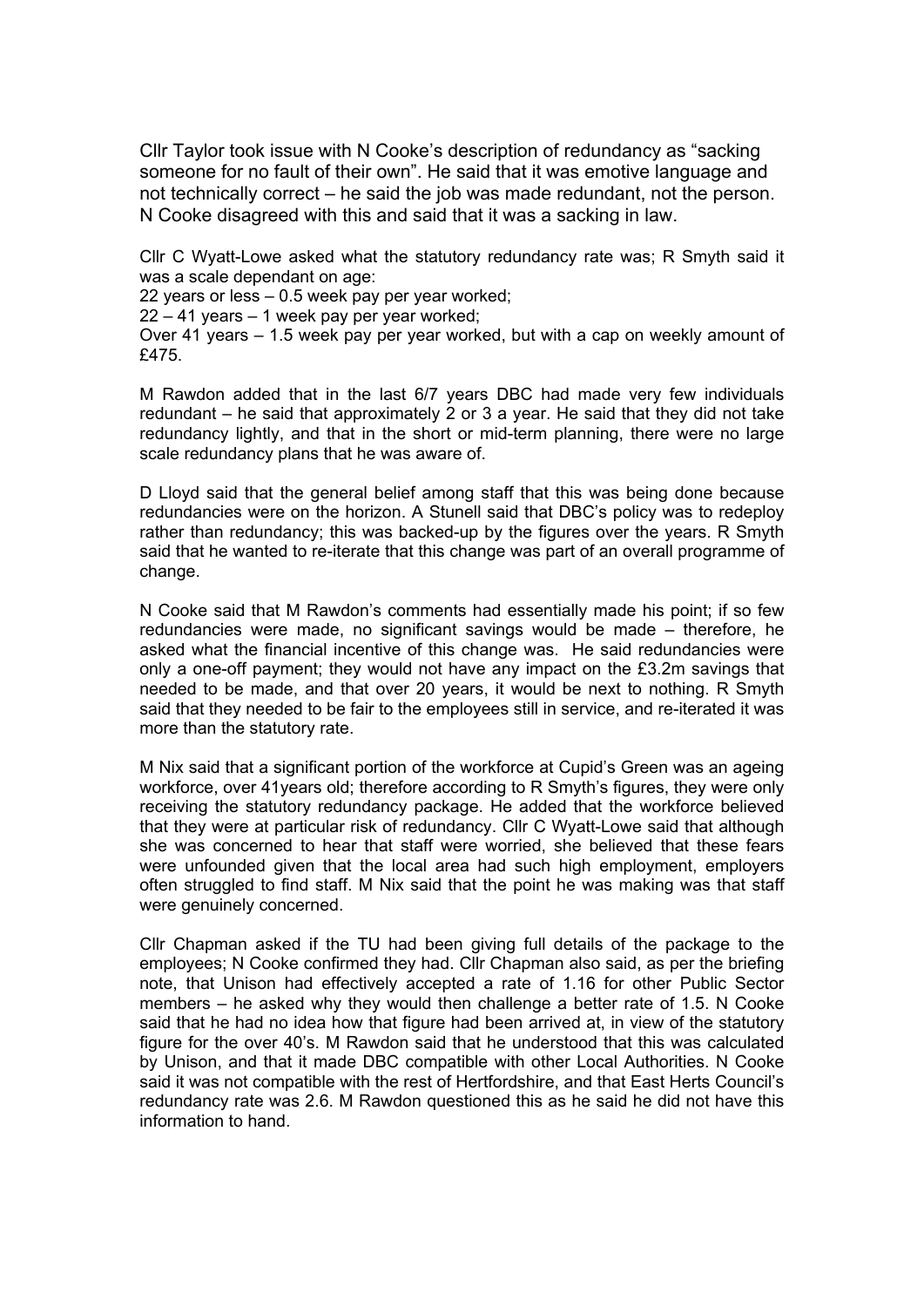At the invitation of the Chairman, N Cooke summarised that the TU's did not understand why this reduction was being done, or what it would achieve. He said he was concerned that this could result in the balloting of industrial action. Following the same invitation, R Smyth said that it was not a race to the bottom, however when reviewing the T&C's there were some elements that did not strike the right balance between current and future staff. Because of this, the T&C's had been revised with this in mind, and with the view to attracting and retaining staff. He re-iterated that it was above the statutory redundancy rate. M Nix asked if given this rate was the statutory rate for the over 41's (a group he said was most at risk of being made redundant), if there could be any compromise with this particular group.

Cllr Taylor said that having listened to both parties, he found himself on the fence. He said that he had completed some very brief calculations, in respect of an employee paid £500pw and had completed 20 years' service. He said that this person would see their redundancy package reduce from £22k to £15 with this change in rate; this was a loss of £7k. He noted the officer's comments that only one or two employees had been made redundant, as well as the assurances that there were no plans for large scale redundancies. He described these savings as a "drop in the ocean" to DBC, but a significant amount of money to the employee.

In view of this, Cllr Taylor said that he wondered if a compromise could be made by meeting the redundancy rate in the middle at 1.85;

Cllr Taylor formally proposed a reduction in the redundancy rate from 2.2 to 1.85. This was seconded by Cllr Whitman. This was **not** agreed by the remainder of the Committee.

Following this, M Brookes said that the Committee were required to consider the substantive issue; whether the SMT decision to reduce the redundancy rate from 2.2 to 1.5 was appropriate. He said that TU members were required to vote (although highlighted that N Cooke, as presenter of the issue, could not). M Brookes said that assuming both TU members voted against this, it was then for the Committee to reach a majority decision. At the invitation of the Chairman, the Committee voted that the decision **was** appropriate; this was by a majority of 4 Councillors, with Cllr Taylor abstaining from the vote due to his proposal.

Councillor Chapman thanked M Brookes, M Rawdon and R Smyth for attending the meeting, and confirmed that they were not required to attend the rest of the meeting.

## **19 TRADE UNION - UPDATE**

Cllr Chapman invited N Cooke to introduce this item. N Cooke said that he was looking for DBC's support to lift the Public Sector pay cap. He said that staff had effectively had a pay cut for the last eight years, when taking inflation into account. A Stunell said that on attending various HR events, it was her understanding that a decision would be made on this matter following the Chancellor's Budget in November. N Cooke said that they were asking Government to provide Local Authorities with more funding to finance this pay increase, but were looking for a statement of support.

Cllr C Wyatt-Lowe said that she would prefer to support a motion at the Local Government Association (LGA), rather than an individual council, given its collective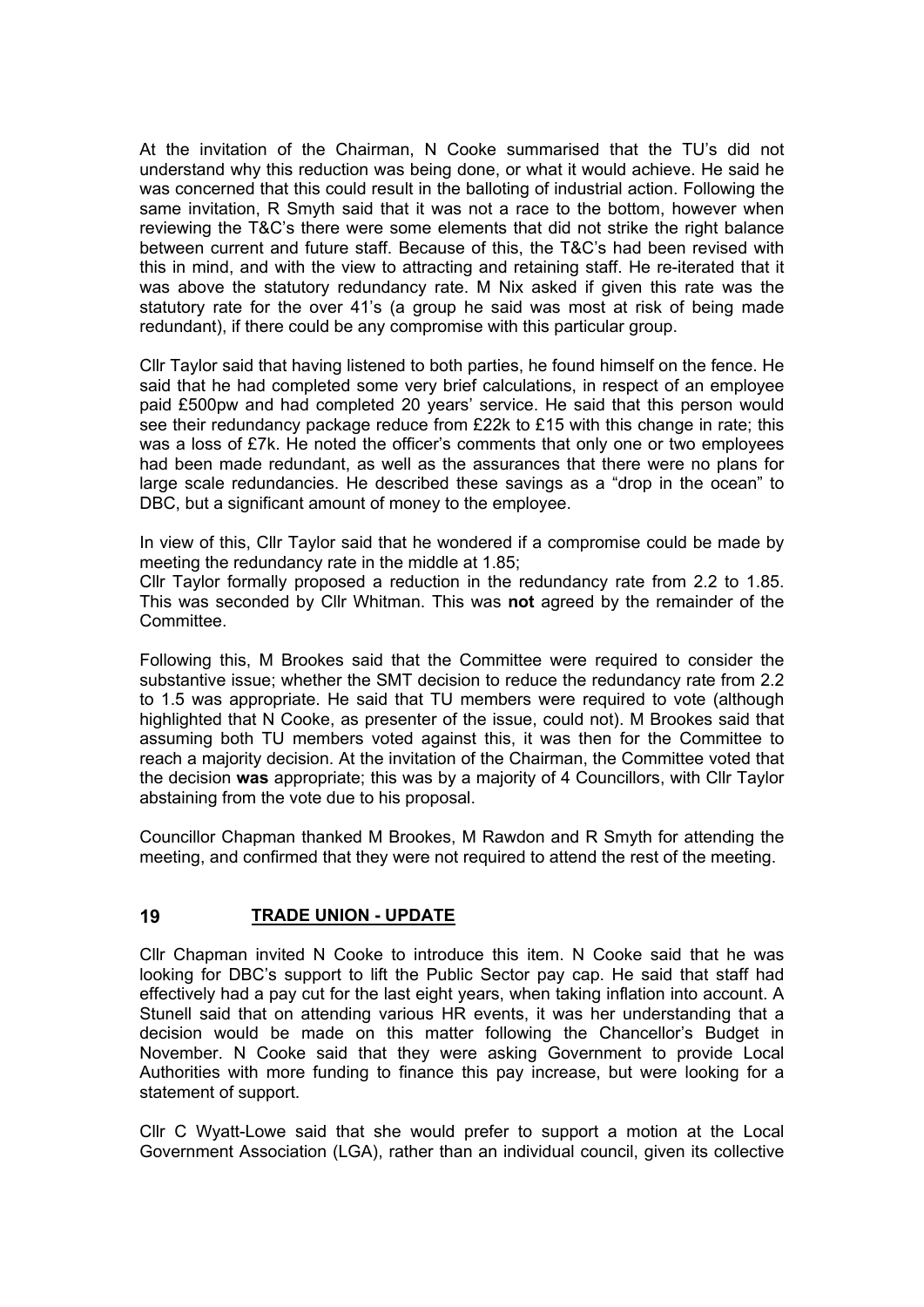weight. Cllr Taylor echoed this. Cllr Chapman suggested that this be looked at in more detail following the autumn budget. This was agreed by the Committee.

## **20 HEALTH AND SAFETY - UPDATE**

P O'Day updated the Committee on the Health & Safety issues facing the Council. He said that work was continuing in the following 12 work streams:

#### **Lone working**

P O'Day said that devices had been issued, and Suzy Lampugh and Reliance training delivered. Top-up personal safety training was being delivered throughout October and November

# **APG**

P O'Day said work was continuing on repairing the structures, replacing rotten timber and putting in extra bracing where needed.

### **Vehicle Repair Workshop (VRS)**

P O'Day said there had been a large clear out of redundant equipment. He said Simon J Smith has drafted new Transport Health & Safety Policy and risk assessments. This service has been neglected of late with staff working overtime and using contract staff on-loan from Luton.

#### **Noise**

P O'Day told the Committee that the new 'noise at work' policy had been drafted and approved by H&S Committee which will now go to the CMT on 7 November.

He said more observations were needed on waste operatives as the results of the initial survey seem to contradict working practices.

He said that the Hearing Action zone was to be declared in the waste transfer station; signage was being erected, and hearing protection was to be issued to all that enter the area.

P O'Day said most of CSG equipment has been assessed, some (mostly the newer items) need to be assessed to see effectiveness of the hearing protection. Equipment noise (xdB) less the hearing protection (ydB) plus real life factor (4dB) should provide a result of less than 80dB. If between 80dB (lower action level) and 85dB (upper action level) then the time the equipment is used will need to be restricted.

He confirmed that OTH sound absorbing foam panels were to be installed in the technicians booth.

## **Whole Body Vibration**

P O'Day said that the new 'whole body vibration' policy drafted and approved by H&S Committee which also go to the CMT on 7 November.

#### **Cemeteries**

P O'Day confirmed that provided the equipment is used as observed (including a 20% margin of error) then the action levels will not be exceeded. **CSG**

P O'Day said that on occasions, the Ransomes and Kubota (ride-on mowers) could exceed the lower action levels but the tracking devices at the moment only inform when the machines are used (it did not distinguish between idle and being operated). Because of this, Simon Coultas is in the process of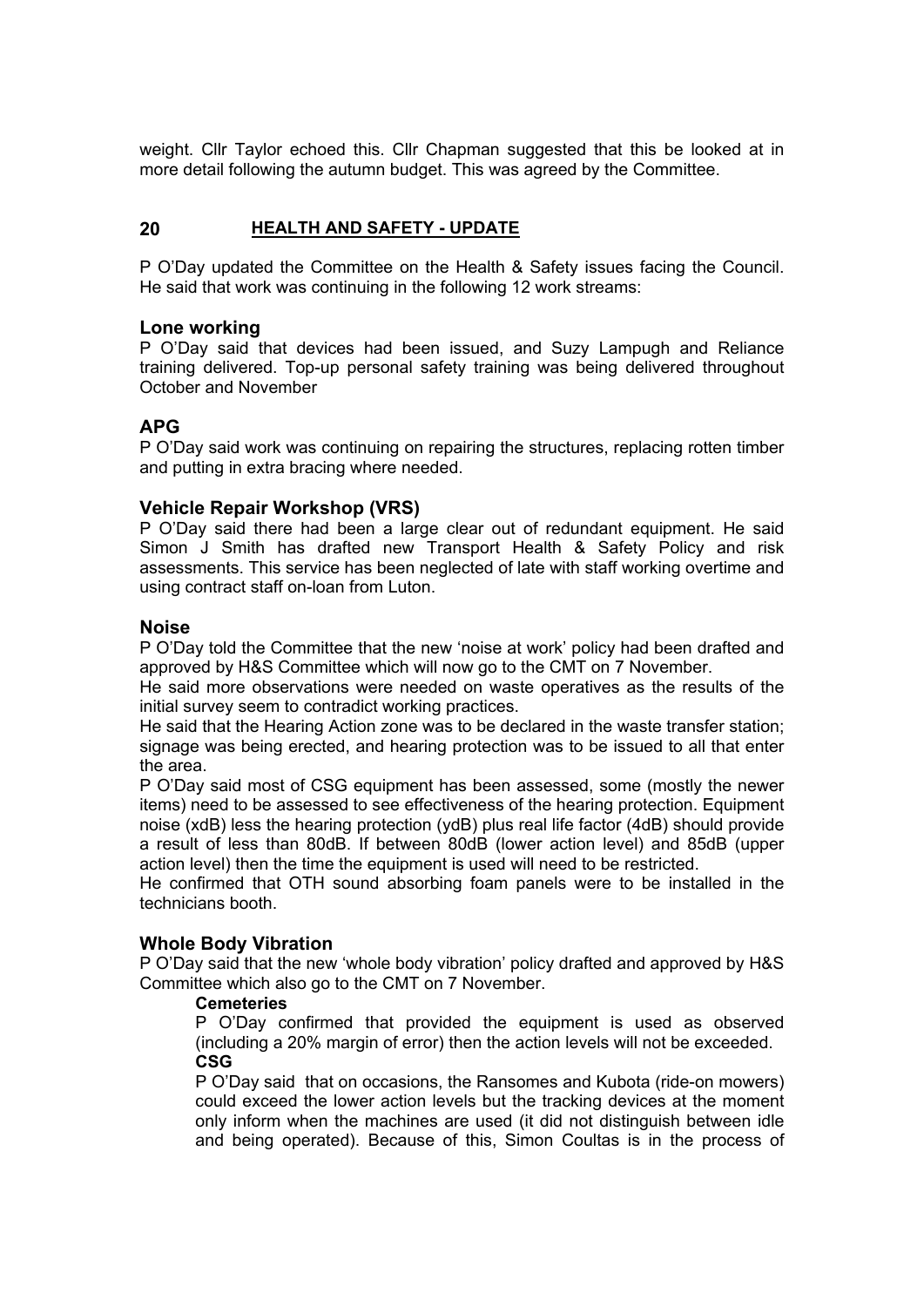sourcing more sophisticated software so that DBC could effectively monitor the vibration.

# **Contractor Safety**

P O'Day told the Committee that work was progressing on this especially with regard to CDM projects. David Barrett (GM Housing), is now having H&S audits of projects under his remit.

**Training:** (P O'Day said that the following was taking place at Cupids Green and The Forum in October and November) Awareness of Health & Safety Risk Assessments Introduction to Manual Handling Sharps Training Legionella Awareness Training

P O'Day said that in addition to this, as part of European Safety Week, there will be the following Awareness drop in sessions held at the Forum throughout October. Display Screen Equipment Accident reporting/Raising Health & Safety concerns Manual Handling Display Screen Equipment

Cllr Taylor asked P O'Day if the recent changes to the Construction Design Management (CDM) meant that DBC were now responsible for the faults in the building. Having explained the background of the CDM, P O'Day confirmed that this **was** correct. He said that the 2015 CDM Regulations placed the duty on the client who commissioned the building, rather than the constructor. He said that although the client could delegate out the task by employing a Principal Designer who was tasked with engineering out the hazards, the client must still check that the Principal Designer has done this and that the Principal Contractor had complied.

Cllr Taylor also wished to add that Emma Walker had recently given an excellent Health & Safety training presentation at the Member Development Group. Cllr Taylor wanted to put on record the exceptional feedback given by the group. P O'Day thanked Cllr Taylor and said that he would pass this on.

Councillor Chapman thanked P O'Day for the update. P O'Day also said that he would be leaving DBC on 1 December, and therefore this would be his last meeting. The Committee thanked him for all his work.

# **21 HR - UPDATE**

A Stunell updated the Committee on the various aspects of the ongoing People Strategy.

## **Apprenticeship Levy Board.**

A Stunell said that the Board was currently meeting every month (with a view to meet every quarter) to discuss how the budget (£37K) was being spent. She said that an apprentice had recently started in the HR dept, and was completing an HR qualification. A Stunell explained that one of the issues facing the Board was that apprenticeship qualifications were either not established, or very expensive( e.g, a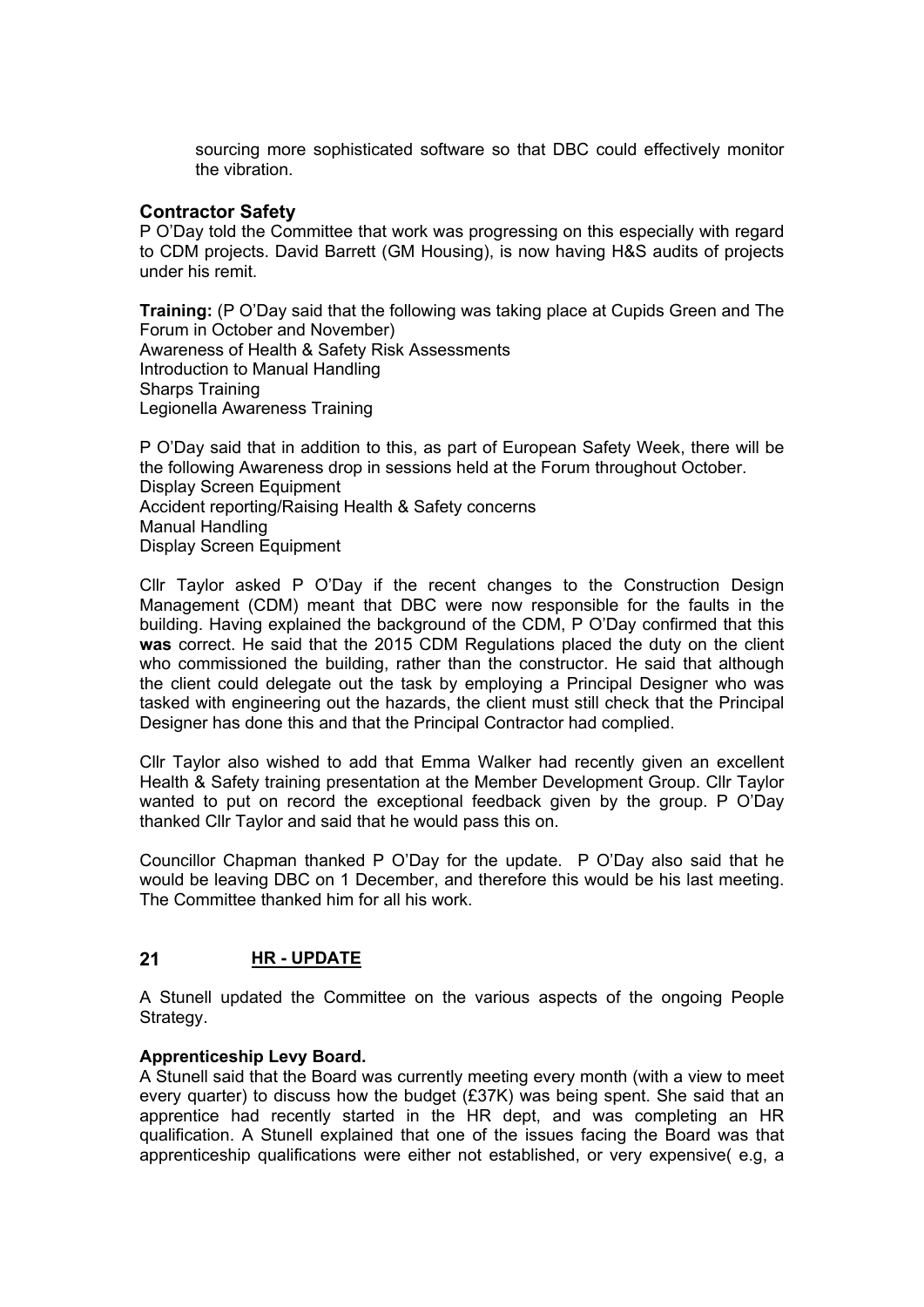Management qualification within the apprenticeship levy was £3k, while a recognised professional qualification was £800).She also added that there were some issues regarding the desirability of the Housing apprenticeship qualification, in comparison to its professional equivalent (CiH qualification)

A Stunell said that they were mapping to see what qualifications DBC most needed. She also said that DBC were currently in a procurement exercise with Hertfordshire County Council (HCC) which should make this process easier. A Stunell said that the apprenticeship levy was now part of Group Managers management budget – they needed to balance this budget against other staff training (including mandatory requirements. In response to query from Cllr Chapman, A Stunell confirmed that DBC would be actively encouraging apprentices to stay with the Council, to regain these developed skills

### **Investors in People (IiP)**

A Stunell said that a paper was being submitted to CMT proposing not to continue with the IiP scheme; this was based on the continuation costs of the IiP estimated to be between £7 – 13k. A Stunell said that she had mapped out the People Strategy in comparison to the IiP, and considered that much of what the IiP reaccreditation proposed was already being addressed by the People Strategy. She also added that HCC were also no longer continuing with IiP because of the significant costs. Cllr Taylor observed that a bespoke strategy for DBC may offer a better investment for staff at substantially less costs.

### **Sickness Absence**

A Stunell said that following the introduction of the Sickness Absence policy last April, HR had been asked to review the policy after a year; this was still ongoing – they were also in negotiations with the TU's about the policy. A Stunell said that policy would not be substantially different as a result of this review, therefore it was unlikely to go to Cabinet/Full Council. She said that it would also include Appendices on Industrial Action, as well as the role of the Sickness Absence Scrutiny Group – this was used in practice, but currently there was no explanation of its role within the policy.

A Stunell also advised the Committee that the occupational health contract was due to be tendered during the month.

Cllr Chapman asked what support was offered to employees that were either returning, or in the process of returning, from a period of absence due to illness. A Stunell said that DBC offered an extensive range of support to these individuals – this included occupational health (where more than one session was available, depending on the need of the individual), the Employee Assistance Programme, the return to work interview (where Managers could identify any necessary areas of support), as well as working with the appropriate regulatory services. A Stunell said that the Sickness Absence Scrutiny Group would also review and ensure consistency.

## **Recruitment**

A Stunell told the Committee that M Rawdon was taking a paper to CMT about this matter on 10 October. The team were conducting a review of the way that people apply to DBC – currently applications were submitted on forms via the portal. She said that this process could be seen as onerous. She said that 13 recommendations